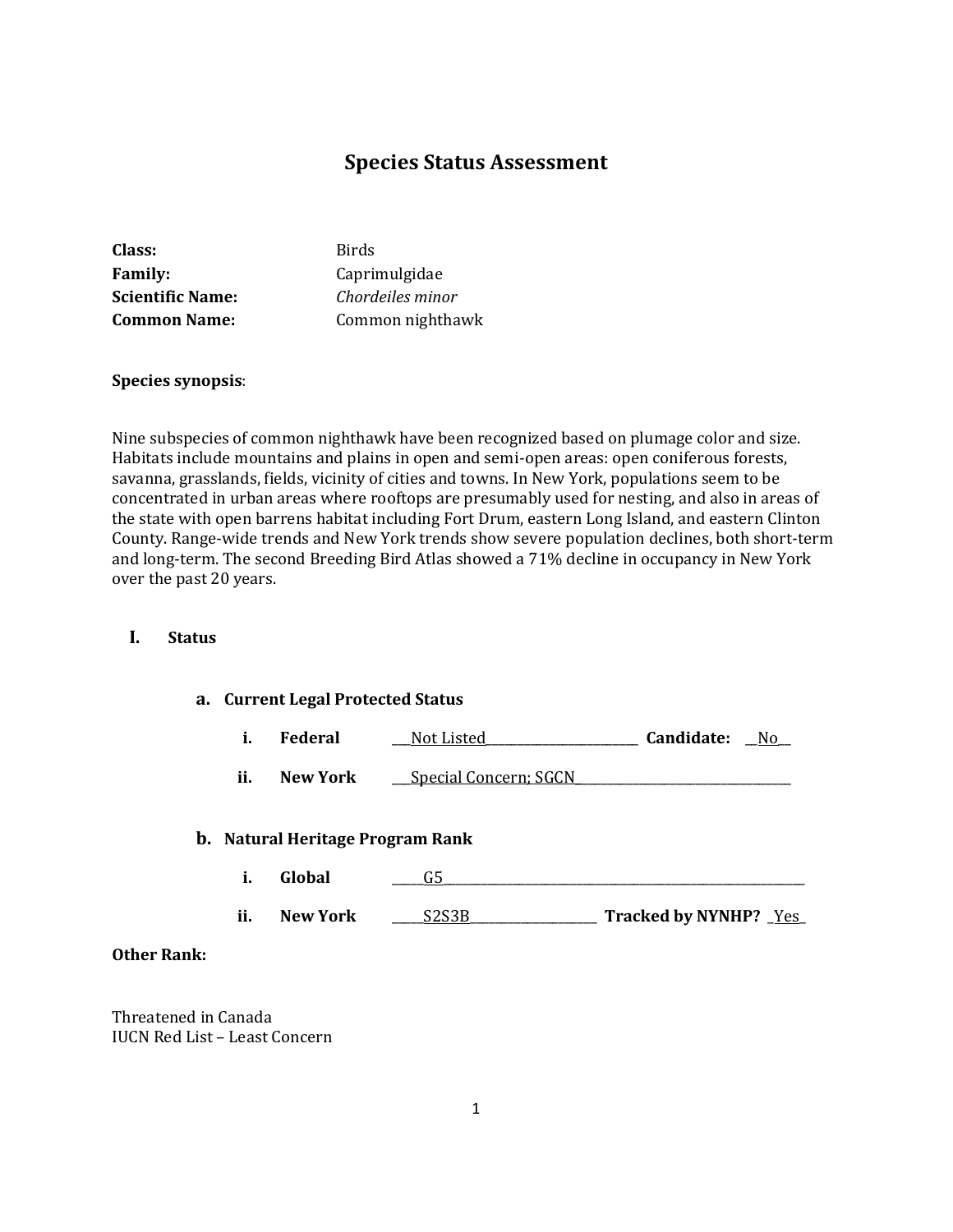# **Status Discussion:**

Common nighthawk is a widespread but localized breeder in New York. It is a common to abundant migrant in the fall, though less numerous in the spring. It is ranked as Imperiled in New York, Massachusetts, and Vermont, as Critically Imperiled in Connecticut and New Hampshire, and as Vulnerable in Pennsylvania, New Jersey, and Quebec. It is ranked as Apparently Secure in Ontario.

### **II. Abundance and Distribution Trends**

**a. North America**

**b**.

| i. Abundance                                                                     |  |
|----------------------------------------------------------------------------------|--|
|                                                                                  |  |
| ii. Distribution:                                                                |  |
| Time frame considered: 1999-2009 1999-2009                                       |  |
|                                                                                  |  |
| Regional                                                                         |  |
| i. Abundance                                                                     |  |
|                                                                                  |  |
| ii. Distribution:                                                                |  |
|                                                                                  |  |
| Regional Unit Considered: _________Eastern BBS _________________________________ |  |
| Time frame considered: ___________1999-2009                                      |  |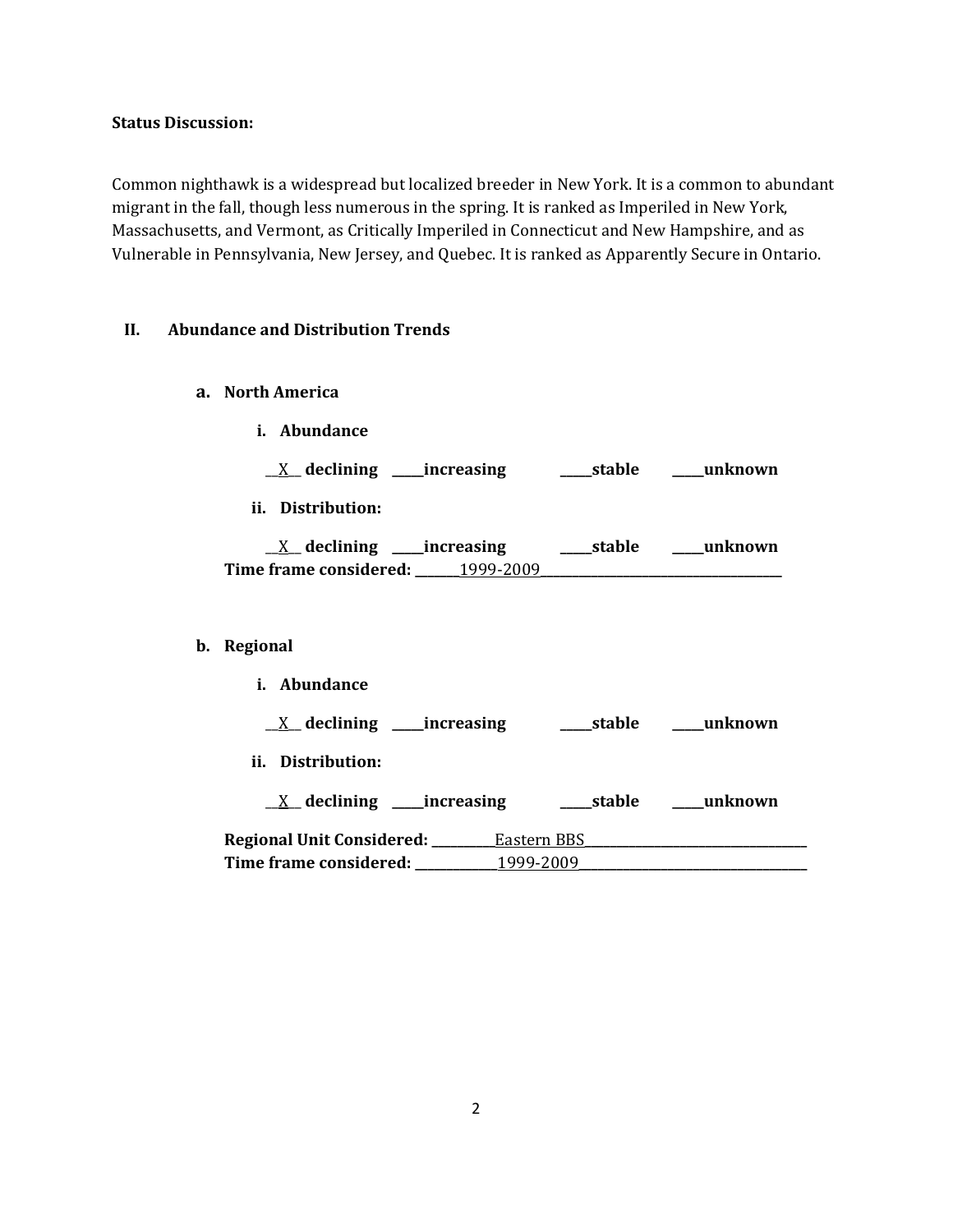**c. Adjacent States and Provinces**

| <b>CONNECTICUT</b>                                                     |                                                             |              |
|------------------------------------------------------------------------|-------------------------------------------------------------|--------------|
| i. Abundance                                                           |                                                             |              |
|                                                                        |                                                             |              |
| ii. Distribution:                                                      |                                                             |              |
|                                                                        |                                                             |              |
| Time frame considered: _Not specified; surveys 2005-07 documented none |                                                             |              |
|                                                                        |                                                             |              |
|                                                                        |                                                             |              |
| i. Abundance                                                           |                                                             |              |
|                                                                        | <u>X</u> declining ____increasing ______stable ____unknown  |              |
| ii. Distribution:                                                      |                                                             |              |
|                                                                        |                                                             |              |
| Time frame considered: Severe Decline from 1999-2009                   |                                                             |              |
|                                                                        |                                                             |              |
| <b>NEW JERSEY</b>                                                      |                                                             |              |
| i. Abundance                                                           |                                                             |              |
|                                                                        | <u>X</u> declining ____increasing _______stable ____unknown |              |
| ii. Distribution:                                                      |                                                             |              |
|                                                                        |                                                             |              |
| Time frame considered: 1999-2009                                       |                                                             |              |
| Listing Status: ______________Special Concern                          |                                                             | SGCN? __ Yes |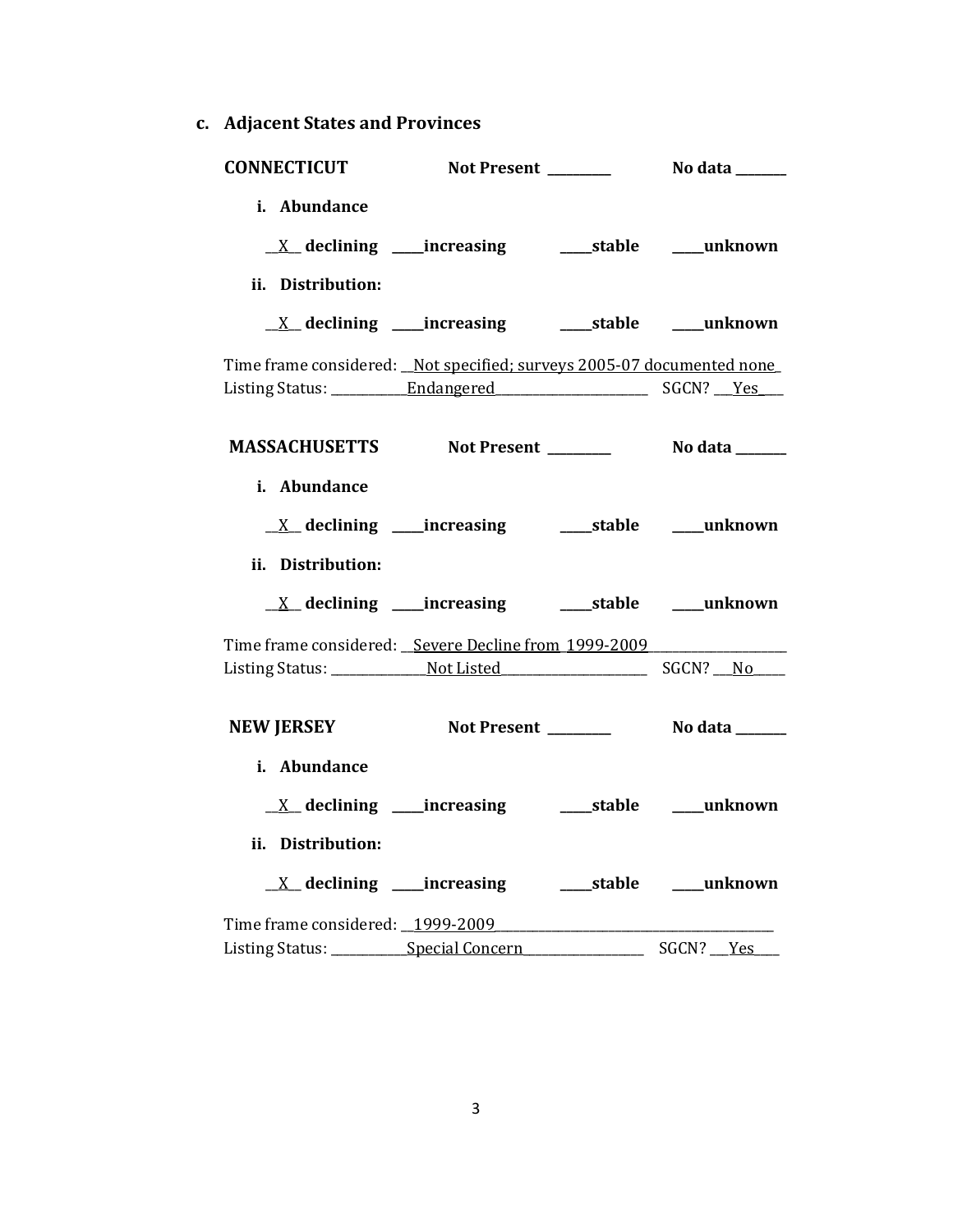| <b>ONTARIO</b>                                    |                                                            |                       |
|---------------------------------------------------|------------------------------------------------------------|-----------------------|
| i. Abundance                                      |                                                            |                       |
|                                                   |                                                            |                       |
| ii. Distribution:                                 |                                                            |                       |
|                                                   | <u>X</u> declining ____increasing ______stable ____unknown |                       |
| Time frame considered: 1981-85 to 2001-05         |                                                            |                       |
|                                                   |                                                            |                       |
|                                                   |                                                            |                       |
| PENNSYLVANIA Not Present _________ No data ______ |                                                            |                       |
|                                                   |                                                            |                       |
| i. Abundance                                      |                                                            |                       |
|                                                   |                                                            |                       |
| ii. Distribution:                                 |                                                            |                       |
|                                                   |                                                            |                       |
| Time frame considered: 1984-89 to 2004-08         |                                                            |                       |
|                                                   |                                                            |                       |
|                                                   |                                                            |                       |
| <b>QUEBEC</b>                                     | Not Present _______                                        | <b>No data</b> ______ |
| i. Abundance                                      |                                                            |                       |
|                                                   |                                                            |                       |
| ii. Distribution:                                 |                                                            |                       |
|                                                   | <u>X</u> declining ____increasing ______stable ____unknown |                       |
| Time frame considered: 1995-2005                  |                                                            |                       |
|                                                   |                                                            |                       |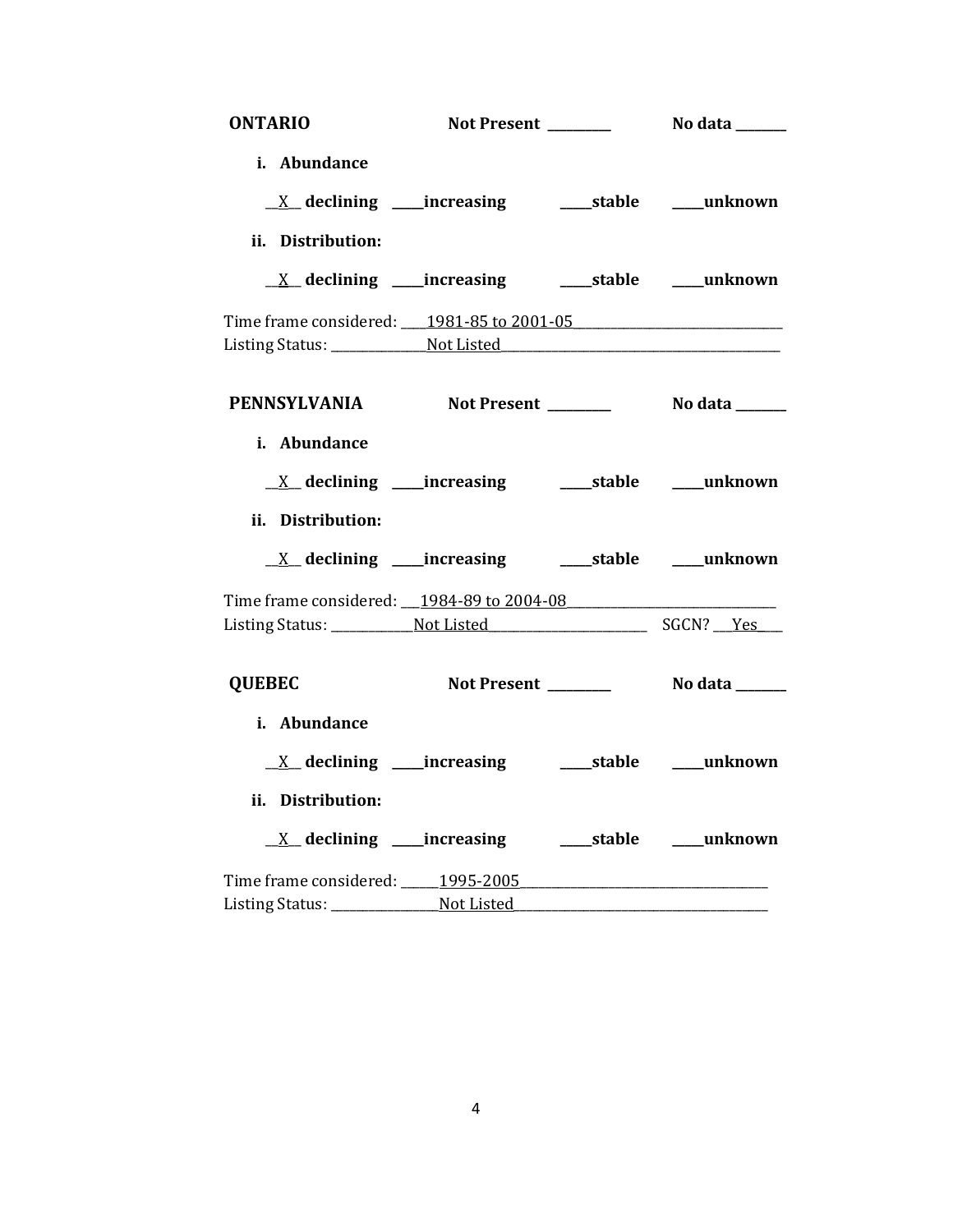| <b>VERMONT</b>                                                                                  |  |                |
|-------------------------------------------------------------------------------------------------|--|----------------|
| i. Abundance                                                                                    |  |                |
| ii. Distribution:<br><u>X</u> declining ____increasing ______stable _____unknown                |  |                |
| Time frame considered: 1976-81 to 2003-07                                                       |  |                |
| d. New York                                                                                     |  | No data ______ |
| i. Abundance<br><u>X</u> declining ____increasing ______stable ____unknown<br>ii. Distribution: |  |                |
| $\underline{X}$ declining ____increasing __________stable ______unknown                         |  |                |
| Time frame considered: Severe Decline from 1980-85 to 2000-05                                   |  |                |

## **Monitoring in New York.**

None. However, standardized methodology has been developed for whip-poor-will, though that methodology may not be suitable for nighthawk because of its more crepuscular nature and prevalence in urban areas where driving routes may prove difficult.

### **Trends Discussion:**

The second Breeding Bird Atlas showed a 71% decline in occupancy from 1980-85 to 2000-05. Medler (2008) notes that the decline may be higher still because 20% of the 2000-05 records were from May when birds are migrating through New York. During the same period, the BBS data for New York show a significant decline of 1.8% per year with the species essentially disappearing from routes during the 1980s.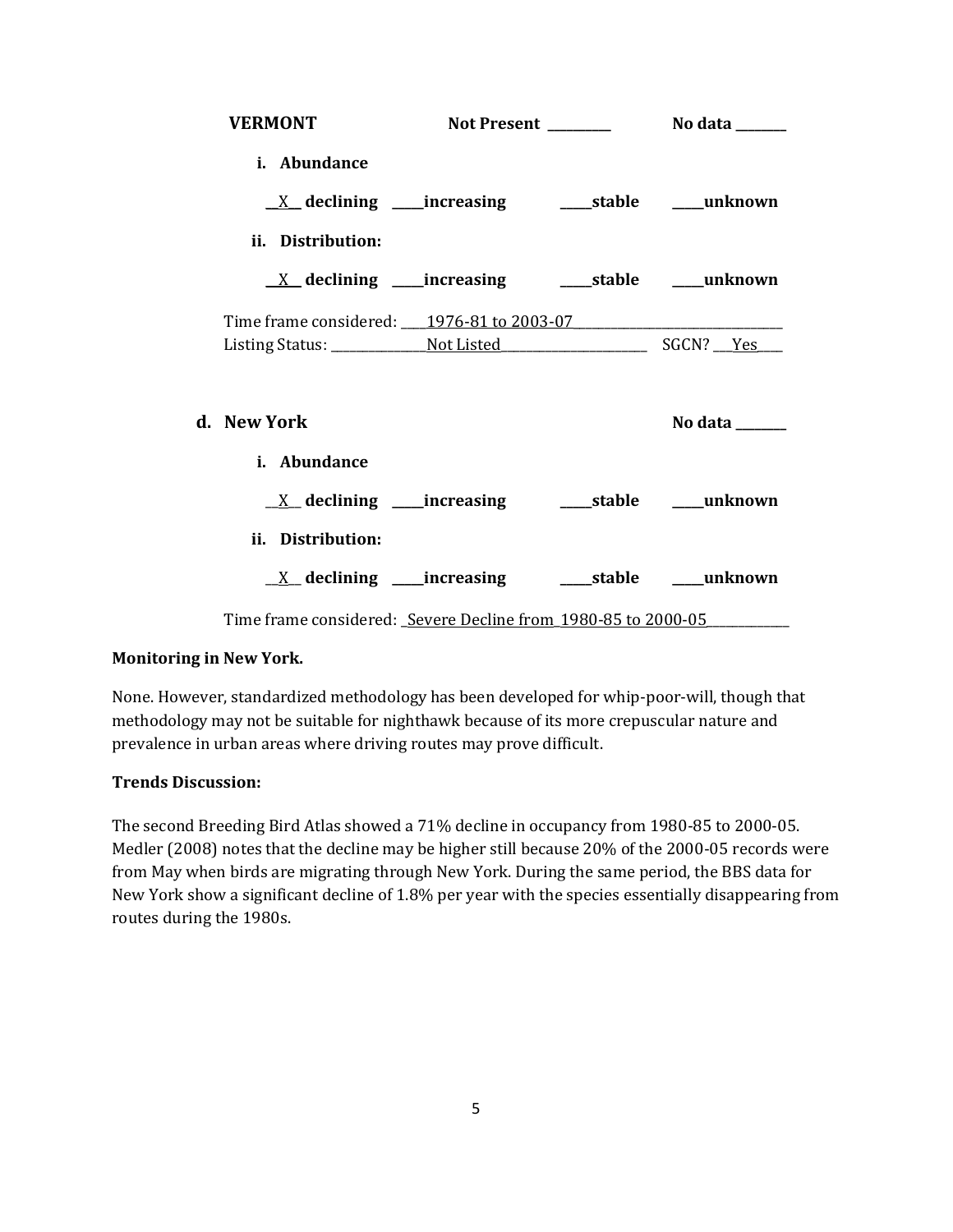

**Figure 1**. Range of the common nighthawk in North America (Birds of North America Online 2013).



**Figure 2**. Common nighthawk occurrence in New York State during the second Breeding Bird Atlas (McGowan and Corwin 2008).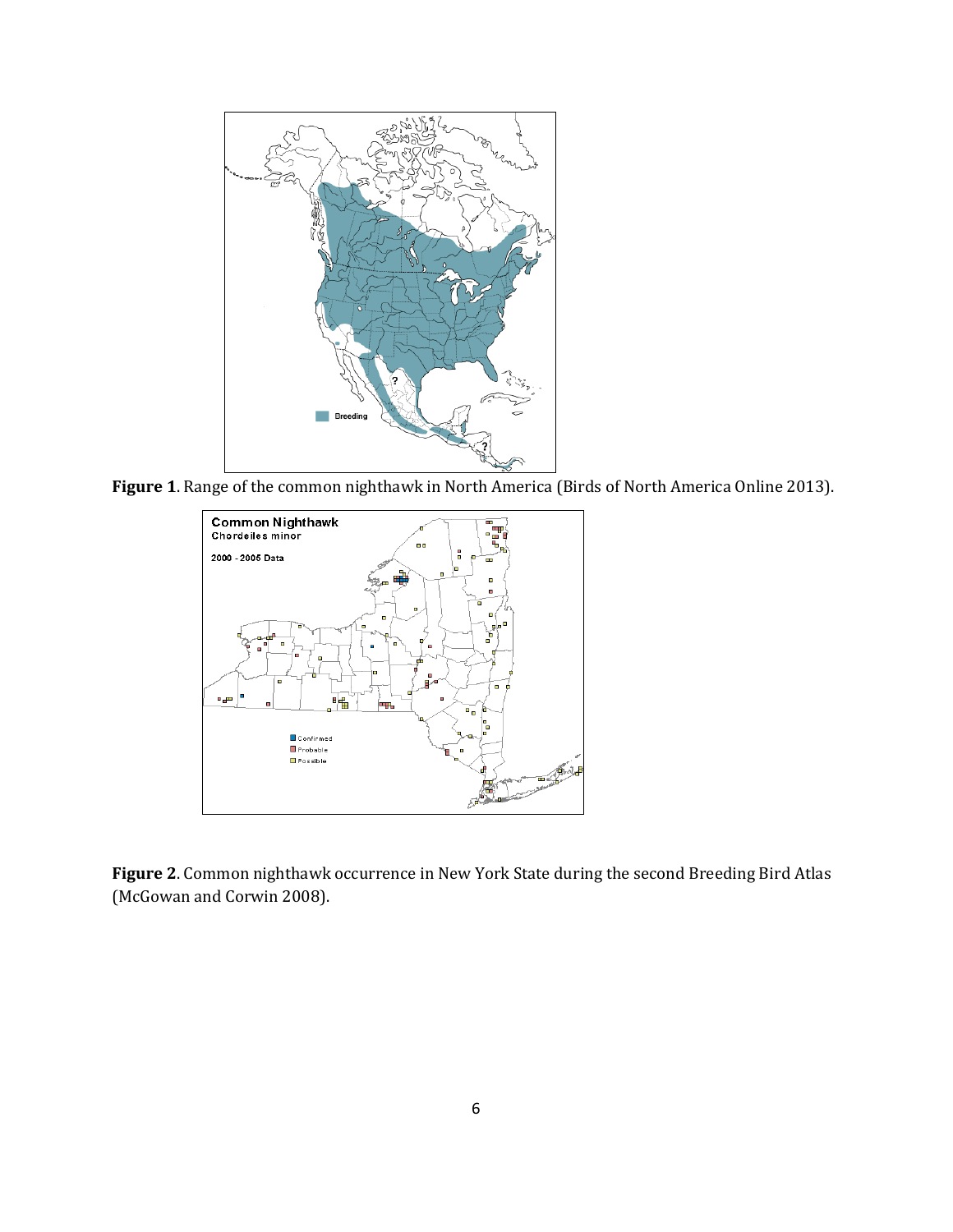

**Figure 3**. Change in common nighthawk occurrence in New York State between the first Breeding Bird Atlas and the second Breeding Bird Atlas (McGowan and Corwin 2008).



**Figure 4**. Conservation status of the common nighthawk in North America (NatureServe 2012).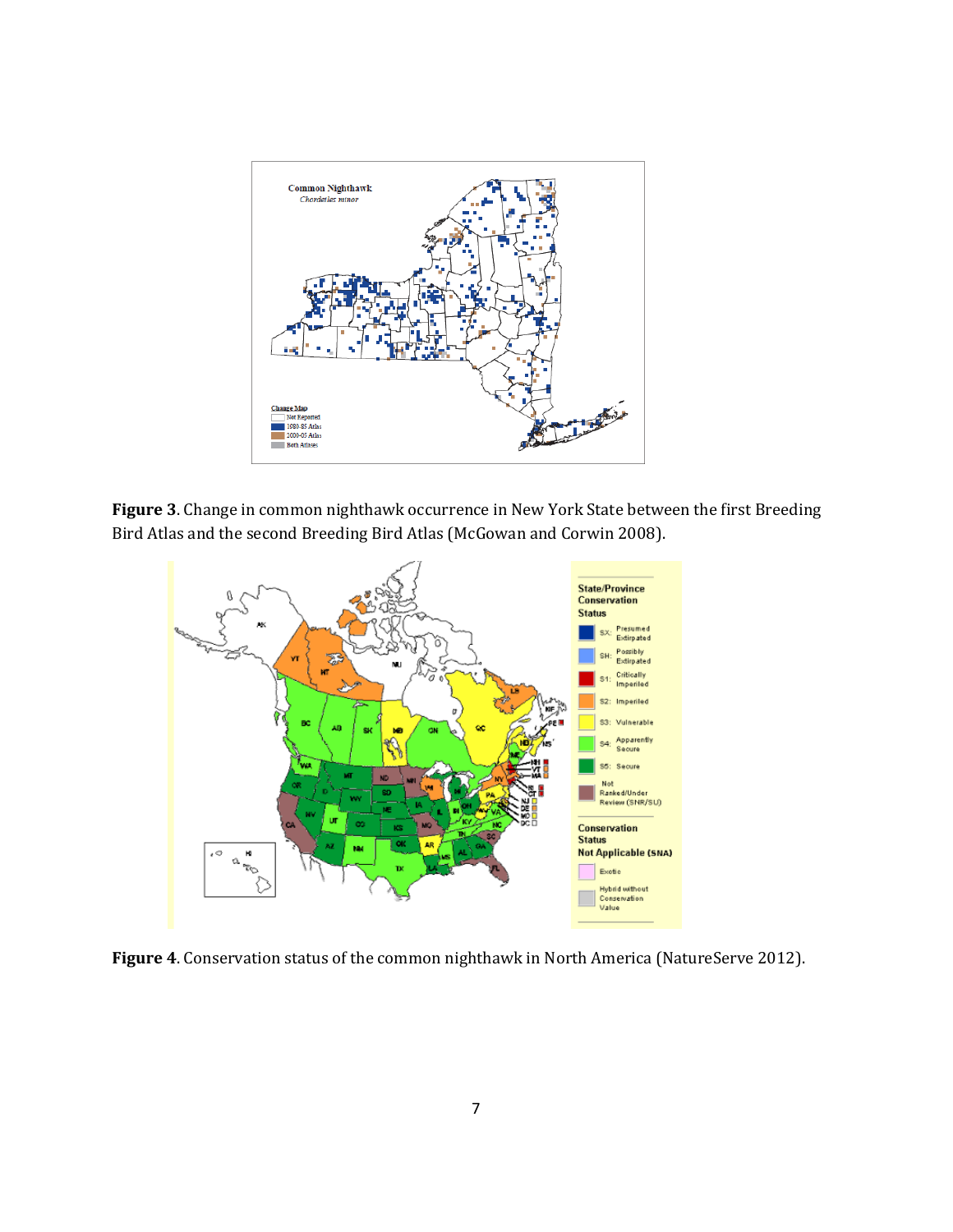## **III. New York Rarity, if known:**

| <b>Historic</b> | # of Animals | # of Locations | % of State |
|-----------------|--------------|----------------|------------|
| prior to 1970   |              |                |            |
| prior to 1980   |              |                |            |
| prior to 1990   |              | hlocks         |            |

### **Details of historic occurrence:**

The first Breeding Bird Atlas (1980-85) documented common nighthawk in 9% of the survey blocks across the state (Andrle and Carroll 1988). There were only 45 blocks with Confirmed records.

| Current | # of Animals | # of Locations | % of State |
|---------|--------------|----------------|------------|
|         |              | 138 blocks     | 30⁄^       |

# **Details of current occurrence:**

The second Breeding Bird Atlas (2000-05) documented nighthawks in 3% of the survey blocks across the state, a decline of 71%. The number of blocks with Confirmed records was 8, a decline of 81%.

# **New York's Contribution to Species North American Range:**

| <b>Distribution</b> (percent of NY where species occurs) |           | <b>Abundance</b> (within NY distribution) |
|----------------------------------------------------------|-----------|-------------------------------------------|
| $\underline{X}$                                          | $0 - 5\%$ | __ abundant                               |
|                                                          | $6 - 10%$ | common                                    |
|                                                          | 11-25%    | <sub>-</sub> fairly common                |
|                                                          | 26-50%    | uncommon                                  |
|                                                          | $>50\%$   | $\underline{X}$ rare                      |

#### **NY's Contribution to North American range**

- $X$  0-5%
- $-6-10\%$
- $\frac{11-25\%}{ }$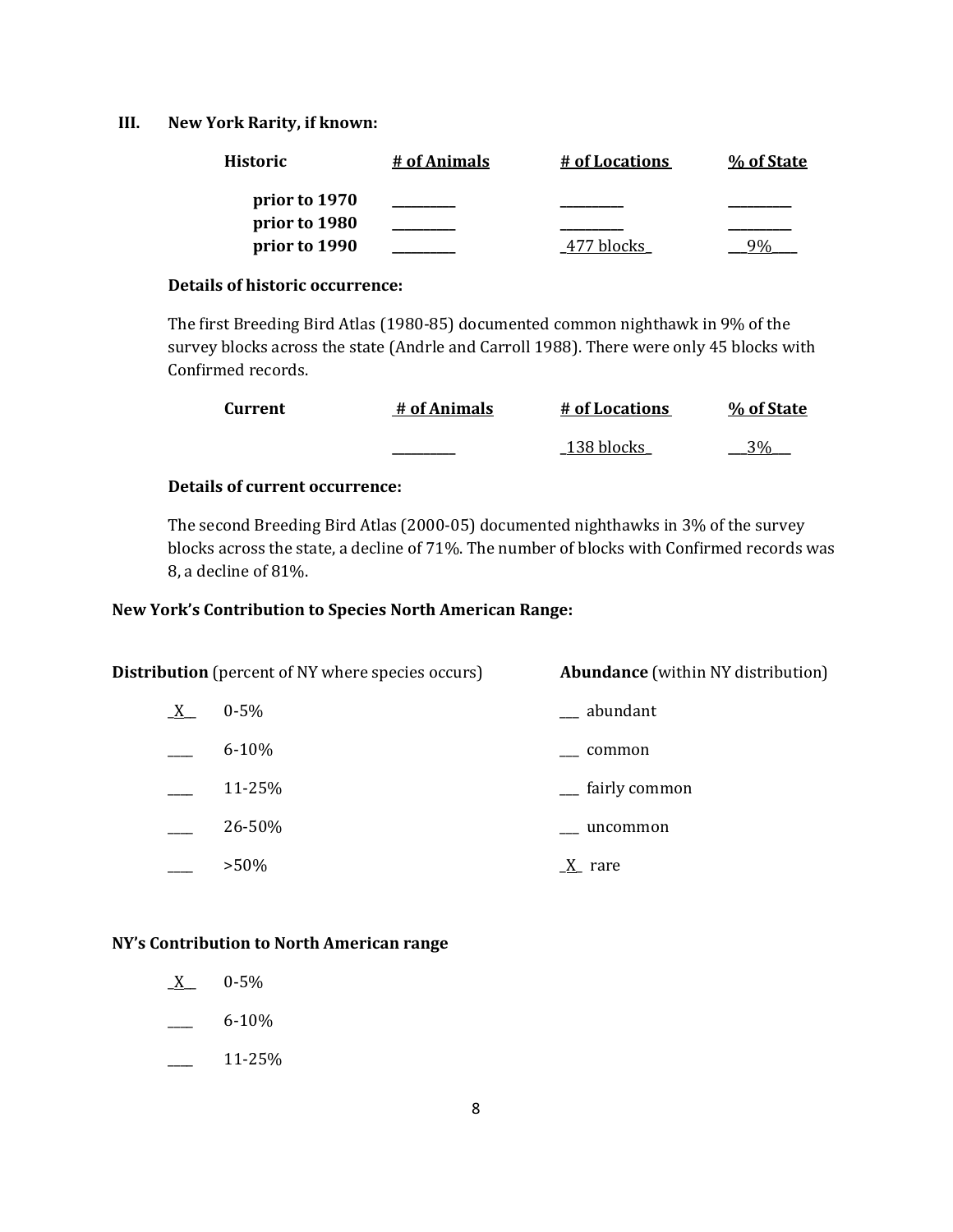\_\_\_\_ 26-50%

\_\_\_\_ >50%

**Classification of New York Range**

**\_\_**X**\_\_ Core**

**\_\_\_\_\_ Peripheral**

**\_\_\_\_\_ Disjunct**

**\_\_\_\_\_\_\_\_\_\_\_**

**Distance to core population:**

### **IV. Primary Habitat or Community Type:**

- 1. Commercial/Industrial and Residential
- 2. Coastal Coniferous Barrens
- 3. Pine Barrens
- 4. Pasture/Hay
- 5. Old Field Managed Grasslands

### **Habitat or Community Type Trend in New York:**

| <b>Stable</b><br><u>X</u> Declining                | Increasing | Unknown |
|----------------------------------------------------|------------|---------|
| Time frame of decline/increase: <u>Since 1970s</u> |            |         |
| <b>Habitat Specialist?</b>                         | <b>Yes</b> | X No    |
| <b>Indicator Species?</b>                          | Yes.       | X No    |

#### **Habitat Discussion:**

Habitats include mountains and plains in open and semi-open areas: open coniferous forests, pine barrens, savanna, grasslands, fields, vicinity of cities and towns. Nesting occurs on the ground on a bare site in an open area. In New York, this species also nests on the flat gravel roofs of buildings,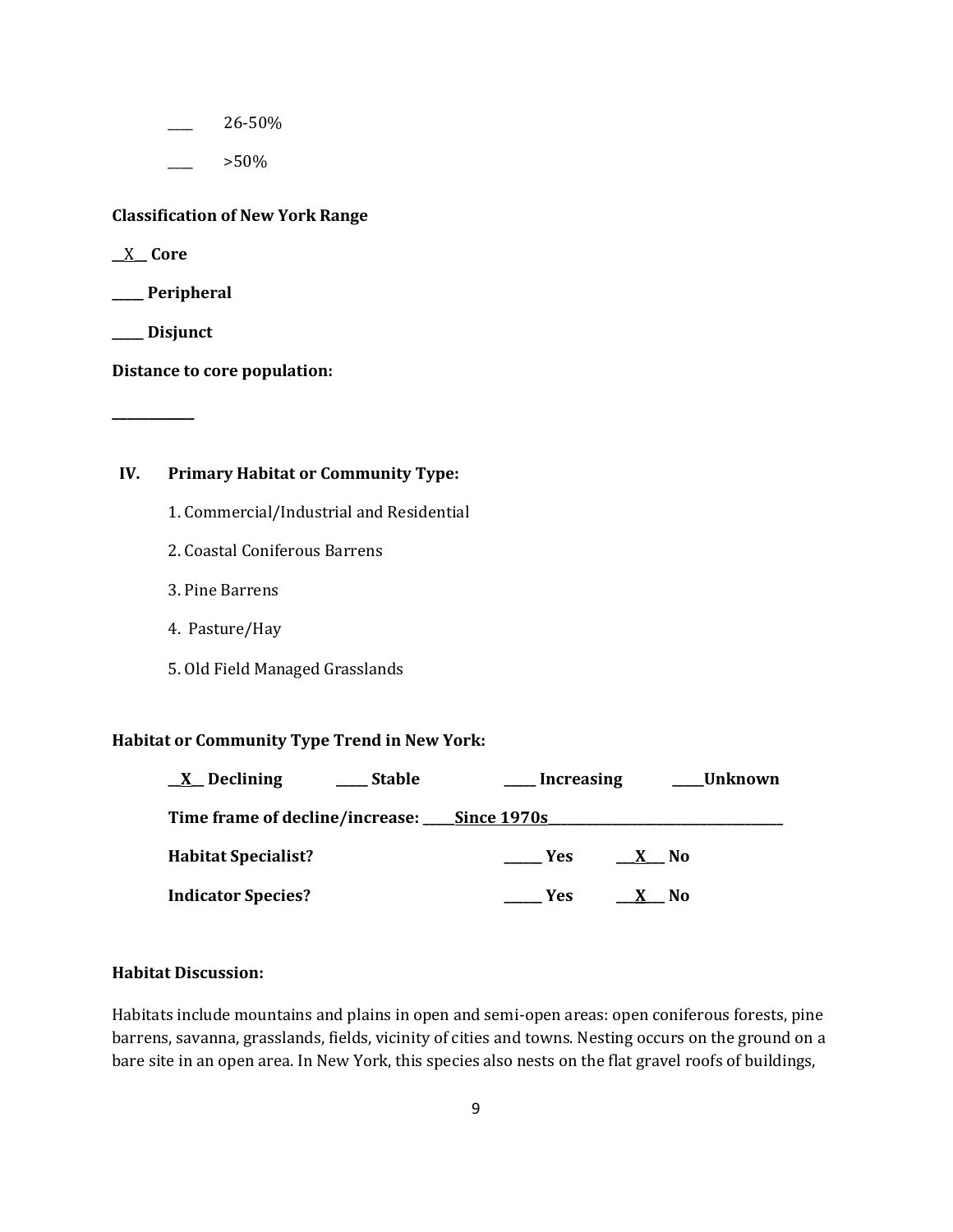perhaps related to prey availability at artificial lights. This type of roof material is now infrequently used, having been replaced by rubberized surfaces.

# **V. New York Species Demographics and Life History**

- **\_\_X\_\_ Breeder in New York**
	- **\_\_X\_\_ Summer Resident**
	- **\_\_\_\_\_ Winter Resident**
	- **\_\_\_\_\_ Anadromous**

**\_\_\_\_\_ Non-breeder in New York**

- **\_\_\_\_\_ Summer Resident**
- **\_\_\_\_\_ Winter Resident**
- **\_\_\_\_\_ Catadromous**

**\_\_\_\_\_ Migratory only**

**\_\_\_\_\_Unknown**

# **Species Demographics and Life History Discussion:**

There is no information on age at first breeding for common nighthawk; they are assumed to breed every year, producing one clutch per year, almost always with two eggs. Their lifespan is at least 4– 5 years, with birds 9 years old recorded from band-recovery data (Dexter 1961). They are susceptible to predation from domestic cats. Females are known to return to the same nesting site (Gross 1940, Dexter 1952, 1956, 1961, Brigham et al. 2011), but it is unknown whether that is with the same mate.

### **VI. Threats:**

The cause of the apparent decline is unknown but presumably is related to loss of breeding habitat, declining insect abundance due to pesticides, and increased predation on nests (by cats, dogs, and increased populations of native predators that benefit from anthropogenic food resources) (Ehrlich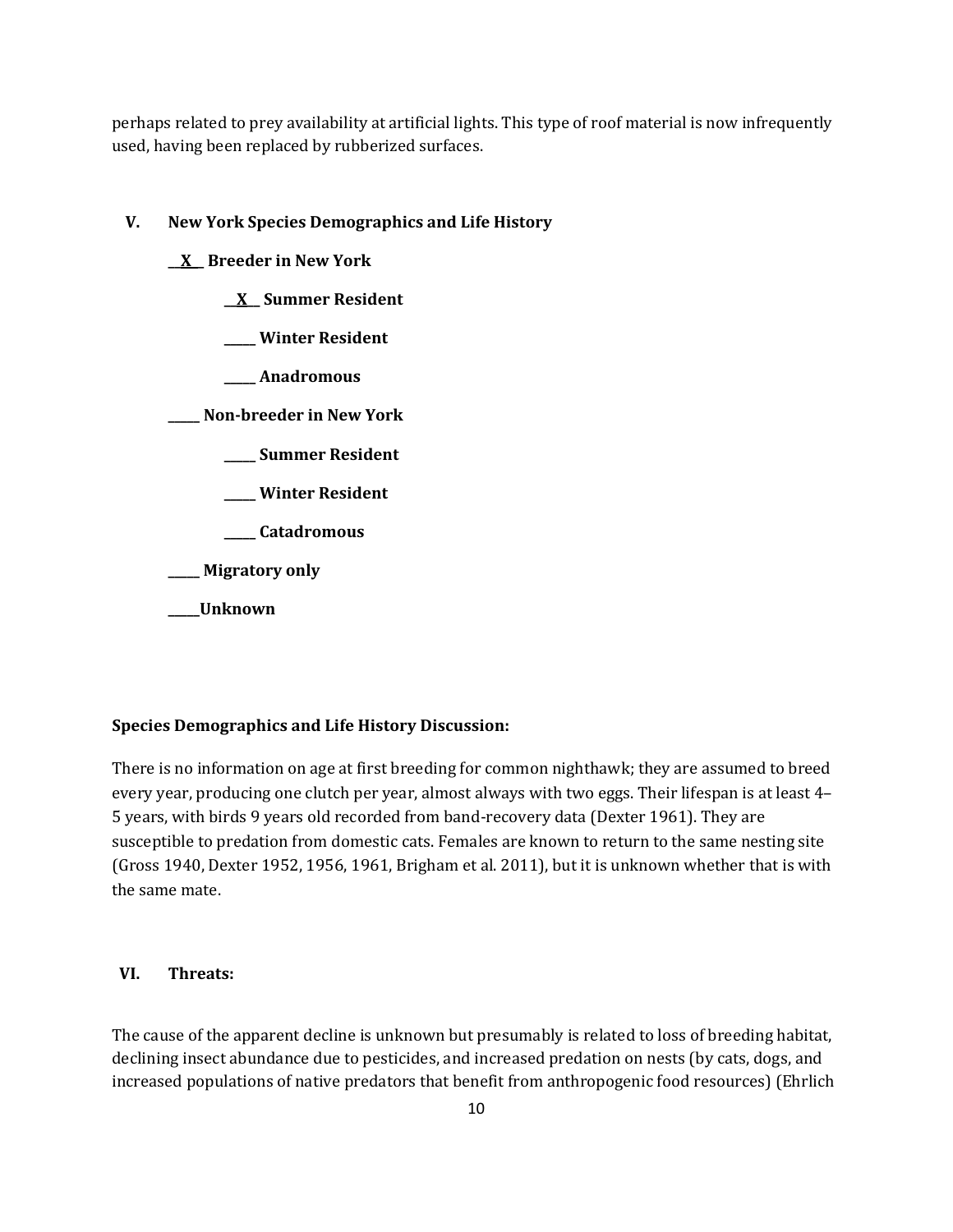et al. 1992, Poulin et al. 1996). Flat rooftops with gravel substrate provided nesting habitat in place of natural open-country habitat, but rubberized rooftops are more frequently installed today.

In an assessment of vulnerability to predicted climate change conducted by the New York Natural Heritage Program, common nighthawk was identified as a second-priority species whose sensitivity should be assessed in the future (Schlesinger et al. 2011).

General threats to the early successional forest/shrubland bird suite in New York include reversion of shrublands to forest; loss of small dairy farms; fire suppression; more intensive agriculture that results in loss of hedgerows, shrubs, and shrub wetlands; reversion of young forest habitat to mature forest; inadequate amounts of forest management that includes even aged and heavy partial removal; and the erroneous public perception that forest management is harmful to birds (NYSDEC 2005).

# **Are there regulatory mechanisms that protect the species or its habitat in New York?**



Common nighthawk is protected under the Migratory Bird Treaty Act of 1918.

# **Describe knowledge of management/conservation actions that are needed for recovery/conservation, or to eliminate, minimize, or compensate for the identified threats:**

Placement of gravel pads in the corners of rubberized roofs can provide nesting sites in urban areas [\(Marzilli 1989\)](http://bna.birds.cornell.edu/bna/species/213/articles/biblio/bib072) and should be considered as a management tool in these areas. Management of natural succession, including the use of prescribed fire, may be needed in barren habitats in several areas of the state. Development and implementation of a methodology for long-term monitoring is needed. Conservation actions following IUCN taxonomy are categorized in the table below.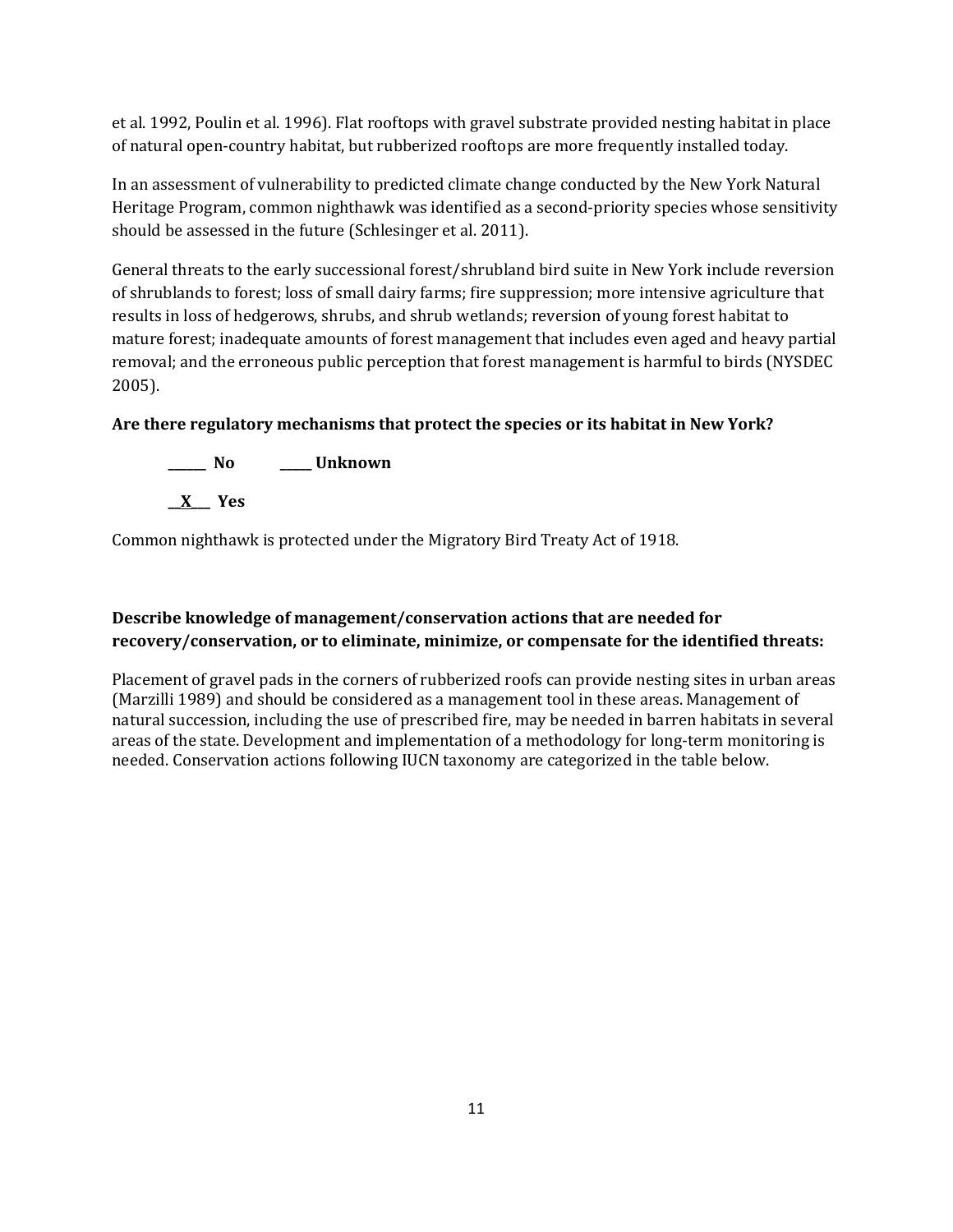| <b>Conservation Actions</b>    |                                                |  |
|--------------------------------|------------------------------------------------|--|
| <b>Action Category</b>         | <b>Action</b>                                  |  |
| Land/Water Protection          | Site/Area Protection                           |  |
| Land/Water Protection          | Resource/Habitat Protection                    |  |
| Land/Water Management          | Site/Area Management                           |  |
| Land/Water Management          | Invasive/Problematic Species Control           |  |
| Land/Water Management          | <b>Habitat and Natural Process Restoration</b> |  |
| <b>Education and Awareness</b> | Training                                       |  |
| <b>Education and Awareness</b> | Awareness & Communications                     |  |
| Law and Policy                 | Policies and Regulations                       |  |

The Comprehensive Wildlife Conservation Strategy (NYSDEC 2005) includes recommendations for early-successional forest/shrubland birds, which includes common nighthawk.

### **Curriculum development:**

Educate public to the benefits and need for early successional habitat including even-aged management.

# **Easement acquisition:**

Implement a Landowner Incentive Project for early successional birds that will direct \$600,000 per year at conserving and creating habitat for early successional forest/shrub birds.

#### **Habitat management:**

- Work with Utilities to manage ROWs in a manner that will provide for maximum benefit to early successional species.
- Double the amount of early successional forest and shrub habitat on public and private land through sound planned management.
- Increase early successional management on public and private lands.
- Maintain, restore, and enhance fire adapted ecosystems. Increase use of prescribed fire in fire adapted ecosystems.
- Promote management of Utility ROWs that will provide the maximum benefit to shrub bird species.

#### **Habitat monitoring:**

- Precisely monitor trends of all species, in particular those that are not currently adequately monitored.
- \_\_\_\_ Complete an inventory and analysis for high priority focus species that identifies core
- habitats (highest abundance) and geographic areas (where appropriate).

# **Habitat research:**

Determine effects of viburnam leaf beetle on early successional forest/shrub habitats and species utilizing them.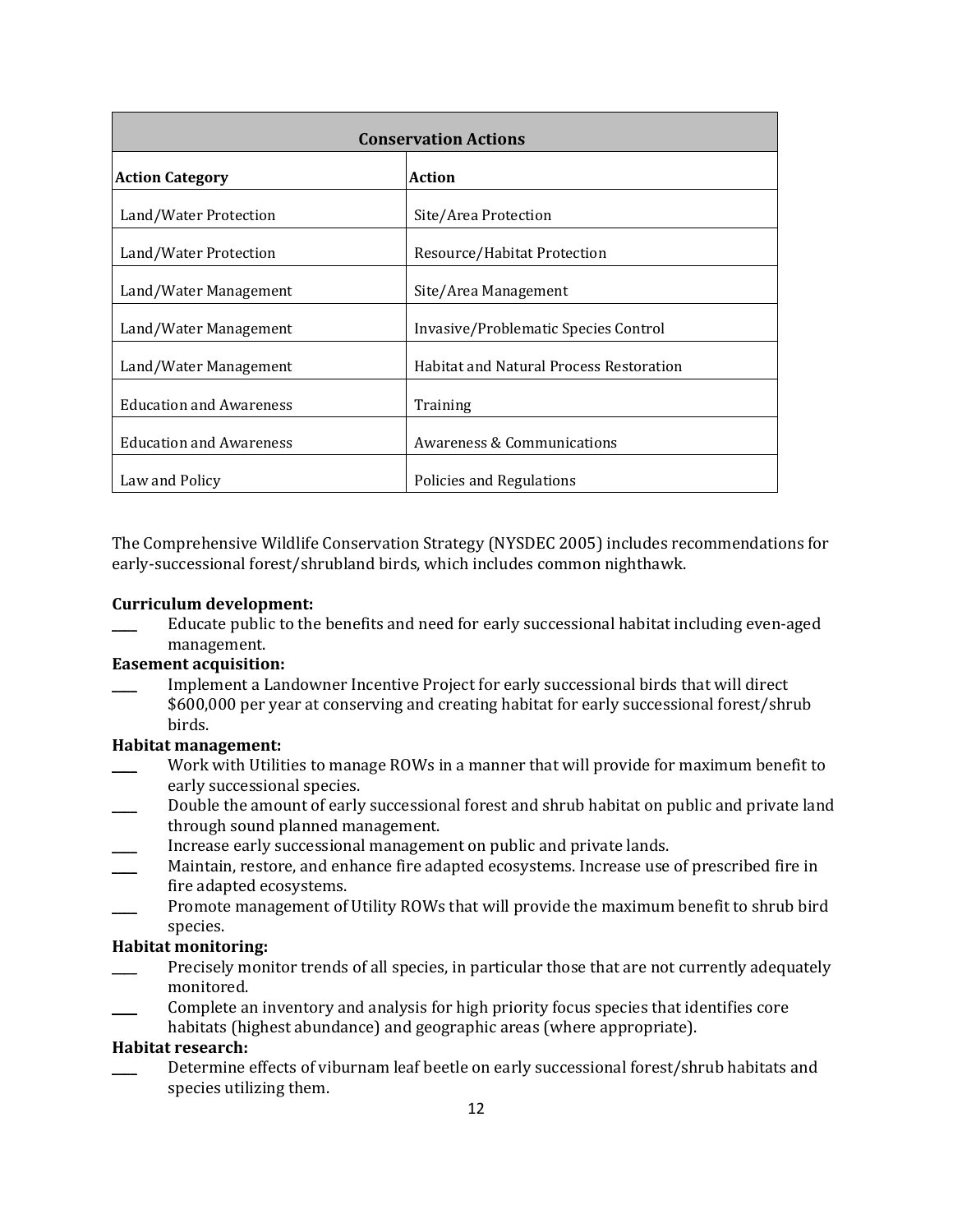### **Population monitoring:**

Encourage full completion of BBS routes.

## **Statewide management plan:**

Develop a management plan that provides guidance on maintaining, enhancing and restoring early successional forest/shrub bird species.

### **Other actions:**

- Develop better mechanisms for directing federal (NRCS and USFWS) funding programs into early successional forest/shrub habitats.
- \_\_\_\_ Develop BMPs for forest management in riparian areas that recognize the critical need maintain, enhance and restore early successional forest/shrub habitat in these areas.

### **VII. References**

Andrle, R.F. and J.R. Carroll, eds. 1988. The atlas of breeding birds in New York State. Cornell University Press, Ithaca, NY.

Brigham, R. M., Janet Ng, R. G. Poulin and S. D. Grindal. 2011. Common Nighthawk (Chordeiles minor), The Birds of North America Online (A. Poole, Ed.). Ithaca: Cornell Lab of Ornithology; Retrieved from the Birds of North America Online: http://bna.birds.cornell.edu/bna/species/213

Dexter, R. W. 1952. Banding and nesting studies of the Eastern Nighthawk. Bird-Banding 23:109- 114.

Dexter, R. W. 1956. Further banding and nesting studies of the Eastern Nighthawk. Bird-Banding 27:9-16.

Dexter, R. W. 1961. Further studies on nesting of the Common Nighthawk. Bird-Banding 32:79-85.

Ehrlich, P. R., D. S. Dobkin, and D. Wheye. 1992. Birds in Jeopardy: the Imperiled and Extinct Birds of the United States and Canada, Including Hawaii and Puerto Rico. Stanford University Press, Stanford, California. 259 pp.

Gross, A. O. 1940. Eastern Nighthawk. Pages 206-234 *in* Life histories of North American cuckoos, goatsuckers, hummingbirds, and their allies. (Bent, A. C., Ed.) U.S. Natl. Mus. Bull. 176.

Marzilli, V. 1989. Up on the roof. Maine Fish and Wildlife 31:25-29.

McGowan, K.J. and K. Corwin, eds. 2008. The second atlas of breeding birds in New York State. Cornell University Press, Ithaca, NY.

Medler, M.D. 2008. Common nighthawk, Chordeiles minor. Pages 306-07 in The second atlas of breeding birds in New York State (K.J. McGowan and K. Corwin, eds.). Cornell University Press, Ithaca, NY.